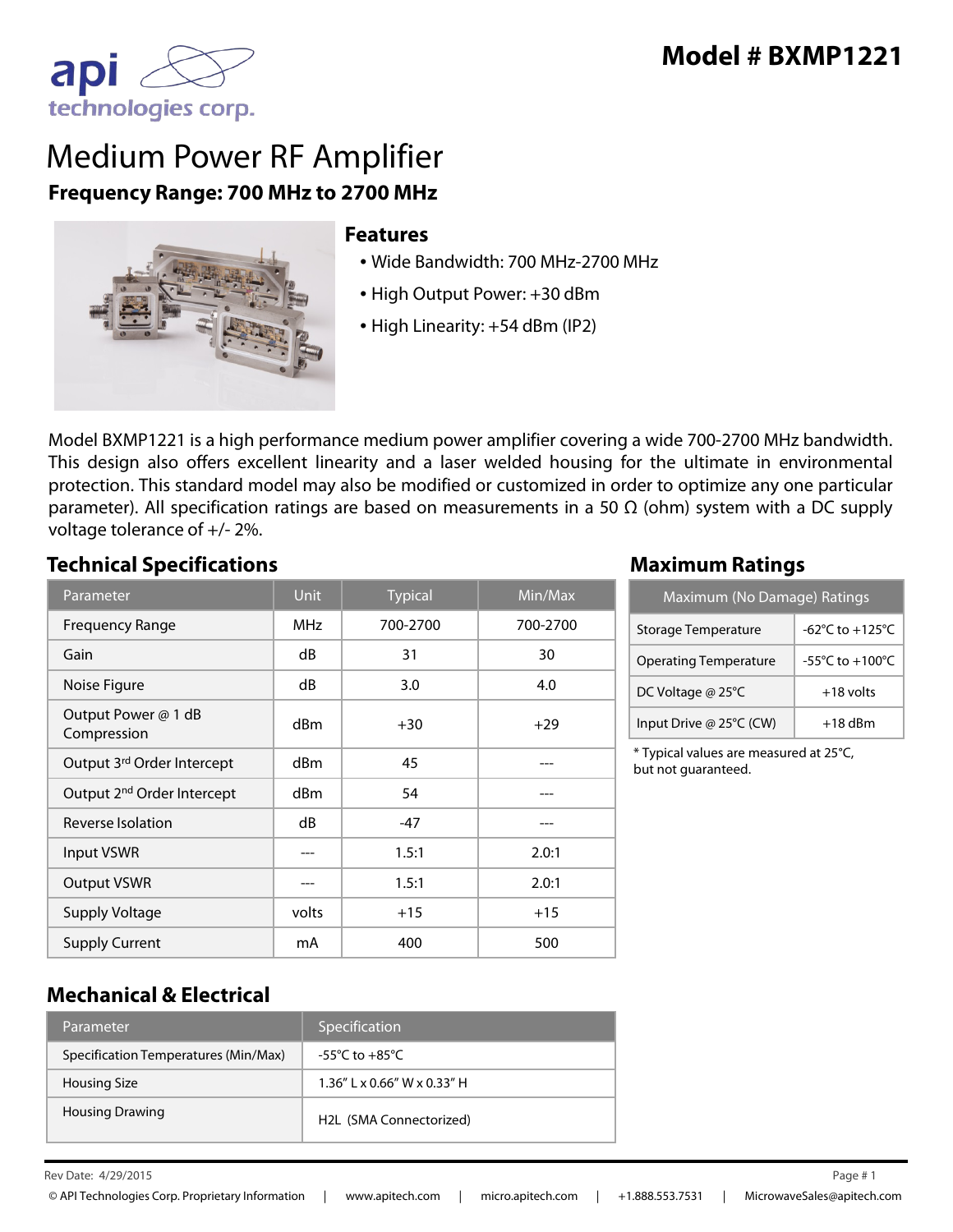## **Model # BXMP1221**



### **Typical Performance Graphs**



Rev Date: 4/29/2015 Page # 2